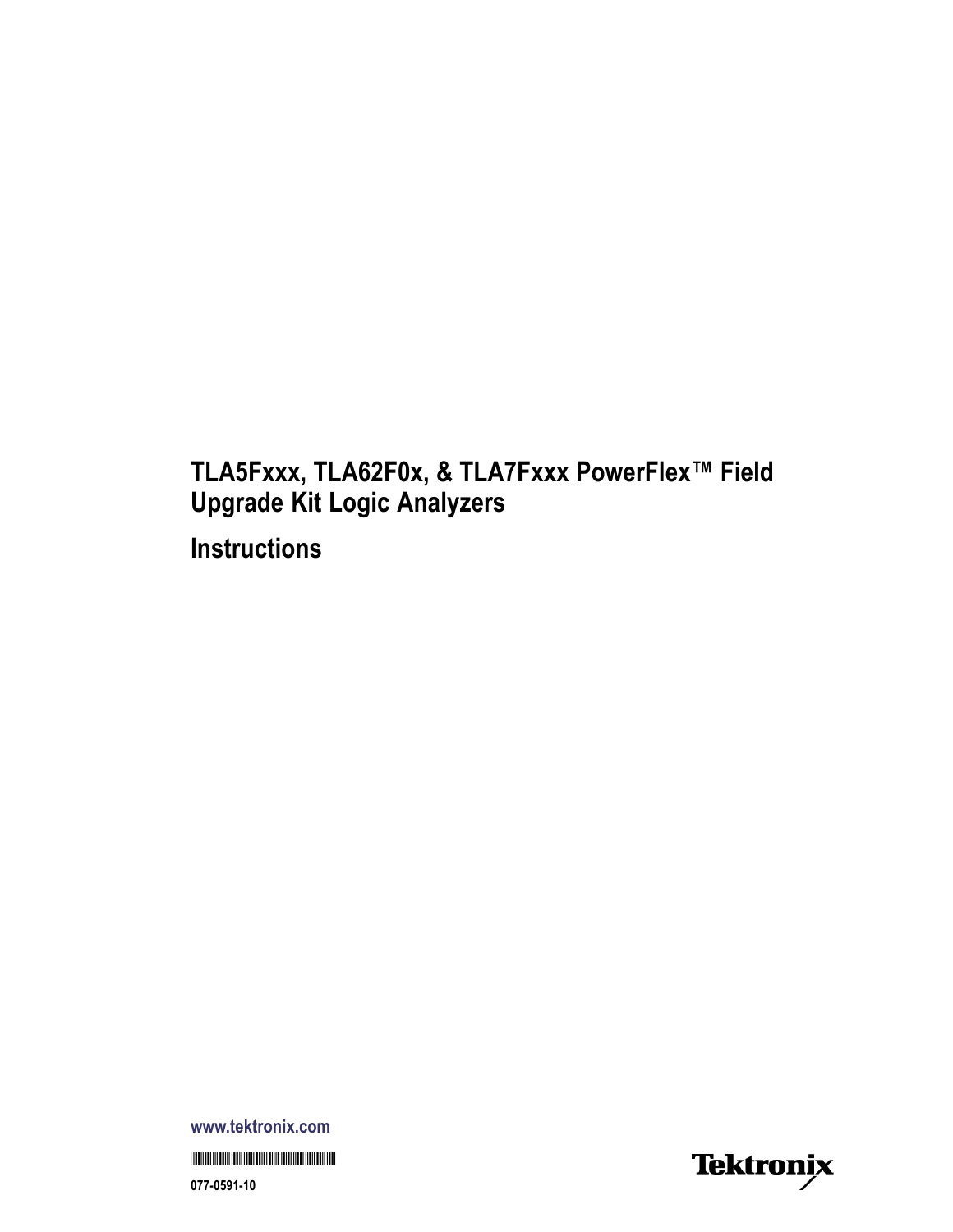Copyright © Tektronix. All rights reserved. Licensed software products are owned by Tektronix or its subsidiaries or suppliers, and are protected by national copyright laws and international treaty provisions.

Tektronix products are covered by U.S. and foreign patents, issued and pending. Information in this publication supersedes that in all previously published material. Specifications and price change privileges reserved.

TEKTRONIX and TEK are registered trademarks of Tektronix, Inc.

PowerFlex is a trademark of Tektronix, Inc.

### **Contacting Tektronix**

Tektronix, Inc. 14200 SW Karl Braun Drive P.O. Box 500 Beaverton, OR 97077 USA

For product information, sales, service, and technical support:

- $\blacksquare$  In North America, call 1-800-833-9200.
- Worldwide, visit [www.tektronix.com](http://www.tektronix.com/contact) to find contacts in your area.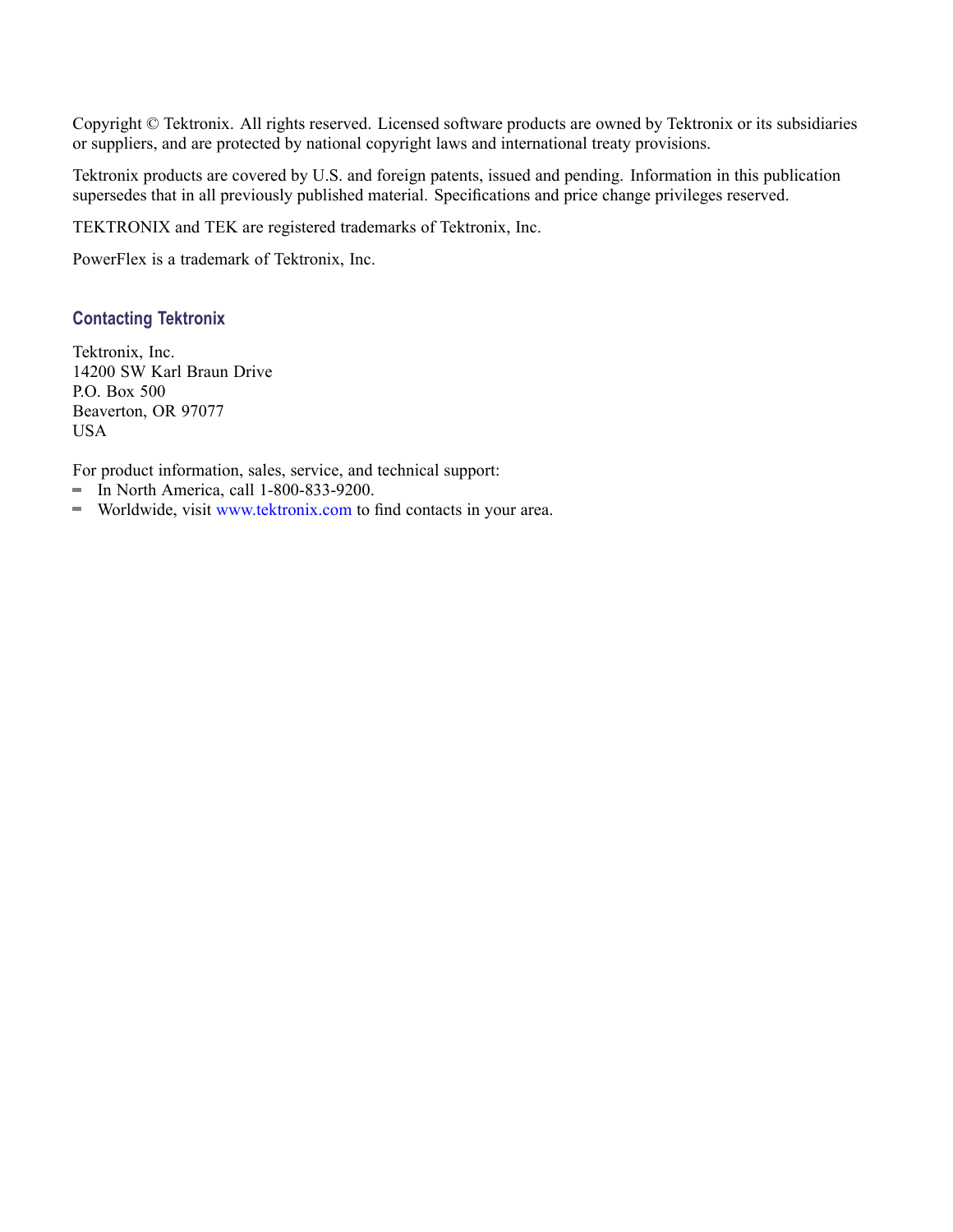# **Table of Contents**

| Index |  |
|-------|--|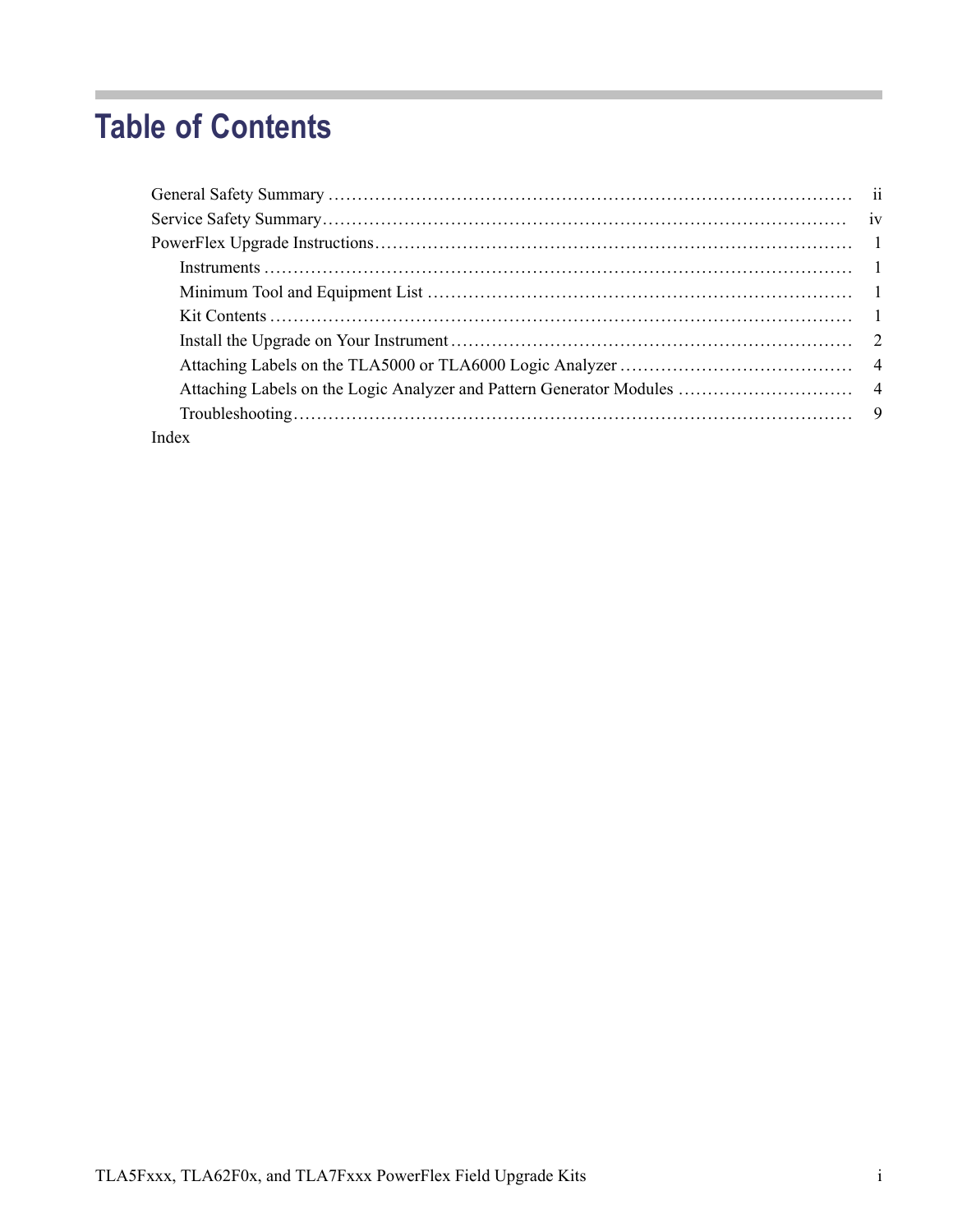# <span id="page-3-0"></span>**General Safety Summary**

Review the following safety precautions to avoid injury and prevent damage to this product or any products connected to it.

To avoid potential hazards, use this product only as specified.

*Only qualified personnel should perform service procedures.*

While using this product, you may need to access other parts of a larger system. Read the safety sections of the other component manuals for warnings and cautions related to operating the system.

**To Avoid Fire or Personal Injury**

**Use proper power cord.** Use only the power cord specified for this product and certified for the country of use.

**Use proper voltage setting.** Before applying power, ensure that the line selector is in the proper position for the source being used.

**Ground the product.** This product is grounded through the grounding conductor of the power cord. To avoid electric shock, the grounding conductor must be connected to earth ground. Before making connections to the input or output terminals of the product, ensure that the product is properly grounded.

**Ground the product.** This product is indirectly grounded through the grounding conductor of the mainframe power cord. To avoid electric shock, the grounding conductor must be connected to earth ground. Before making connections to the input or output terminals of the product, ensure that the product is properly grounded.

**Observe all terminal ratings.** To avoid fire or shock hazard, observe all ratings and markings on the product. Consult the product manual for further ratings information before making connections to the product.

The inputs are not rated for connection to mains or Category II, III, or IV circuits.

Connect the probe reference lead to earth ground only.

Do not apply a potential to any terminal, including the common terminal, that exceeds the maximum rating of that terminal.

**Power disconnect.** The power cord disconnects the product from the power source. Do not block the power cord; it must remain accessible to the user at all times.

**Do not operate without covers.** Do not operate this product with covers or panels removed.

**Do not operate with suspected failures.** If you suspect that there is damage to this product, have it inspected by qualified service personnel.

**Avoid exposed circuitry.** Do not touch exposed connections and components when power is present.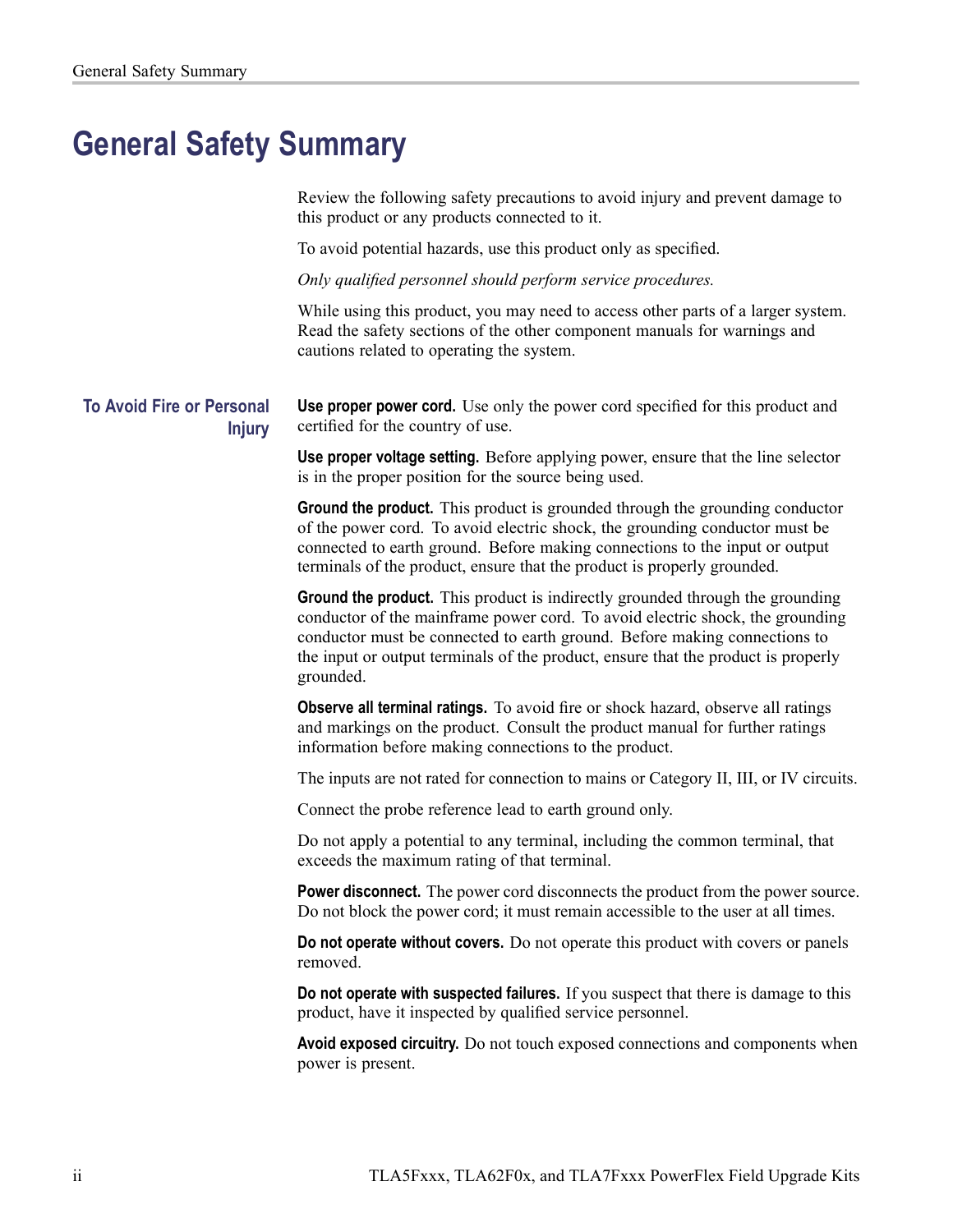**Do not operate in wet/damp conditions.**

**Do not operate in an explosive atmosphere.**

**Keep product surfaces clean and dry.**

**Provide proper ventilation.** Refer to the manual's installation instructions for details on installing the product so it has proper ventilation.

**Terms in This Manual** These terms may appear in this manual:



*WARNING. Warning statements identify conditions or practices that could result in injury or loss of life.*



*CAUTION. Caution statements identify conditions or practices that could result in damage to this product or other property.*

### **Symbols and Terms on the Product**

These terms may appear on the product:

- n. DANGER indicates an injury hazard immediately accessible as you read the marking.
- n. WARNING indicates an injury hazard not immediately accessible as you read the marking.

ᆂ

 $\blacksquare$ CAUTION indicates a hazard to property including the product.

The following symbol(s) may appear on the product:













Refer to Manual High Voltage

**WARNING** 

Protective GroundEarth Terminal (Earth) Terminal

OFF (Power)

Standby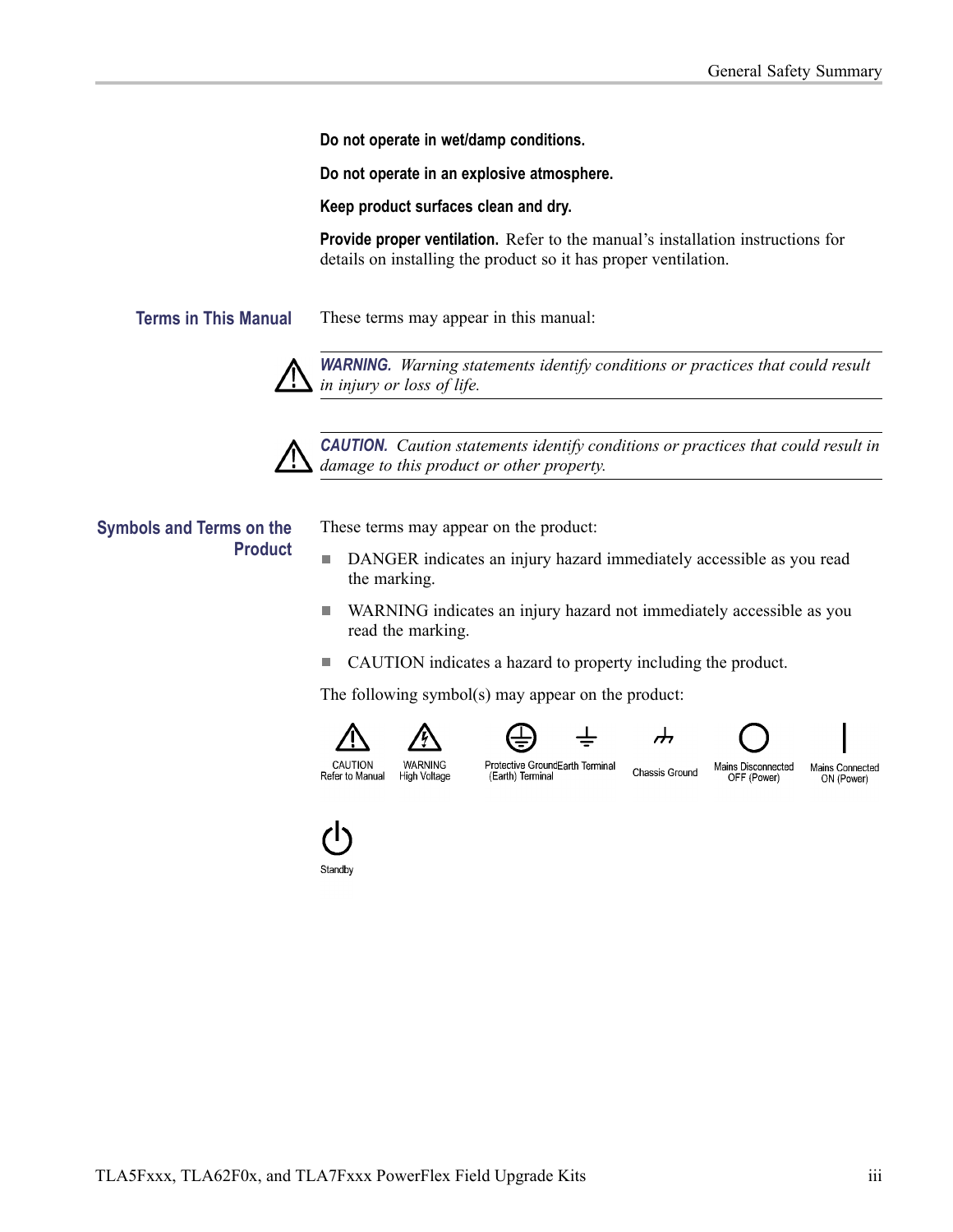# <span id="page-5-0"></span>**Service Safety Summary**

Only qualified personnel should perform service procedures. Read this *Service Safety Summary* and the *General Safety Summary* before performing any service procedures.

**Do Not Service Alone.** Do not perform internal service or adjustments of this product unless another person capable of rendering first aid and resuscitation is present.

**Disconnect Power.** To avoid electric shock, switch off the instrument power, then disconnect the power cord from the mains power.

**Use Care When Servicing With Power On.** Dangerous voltages or currents may exist in this product. Disconnect power, remove battery (if applicable), and disconnect test leads before removing protective panels, soldering, or replacing components.

To avoid electric shock, do not touch exposed connections.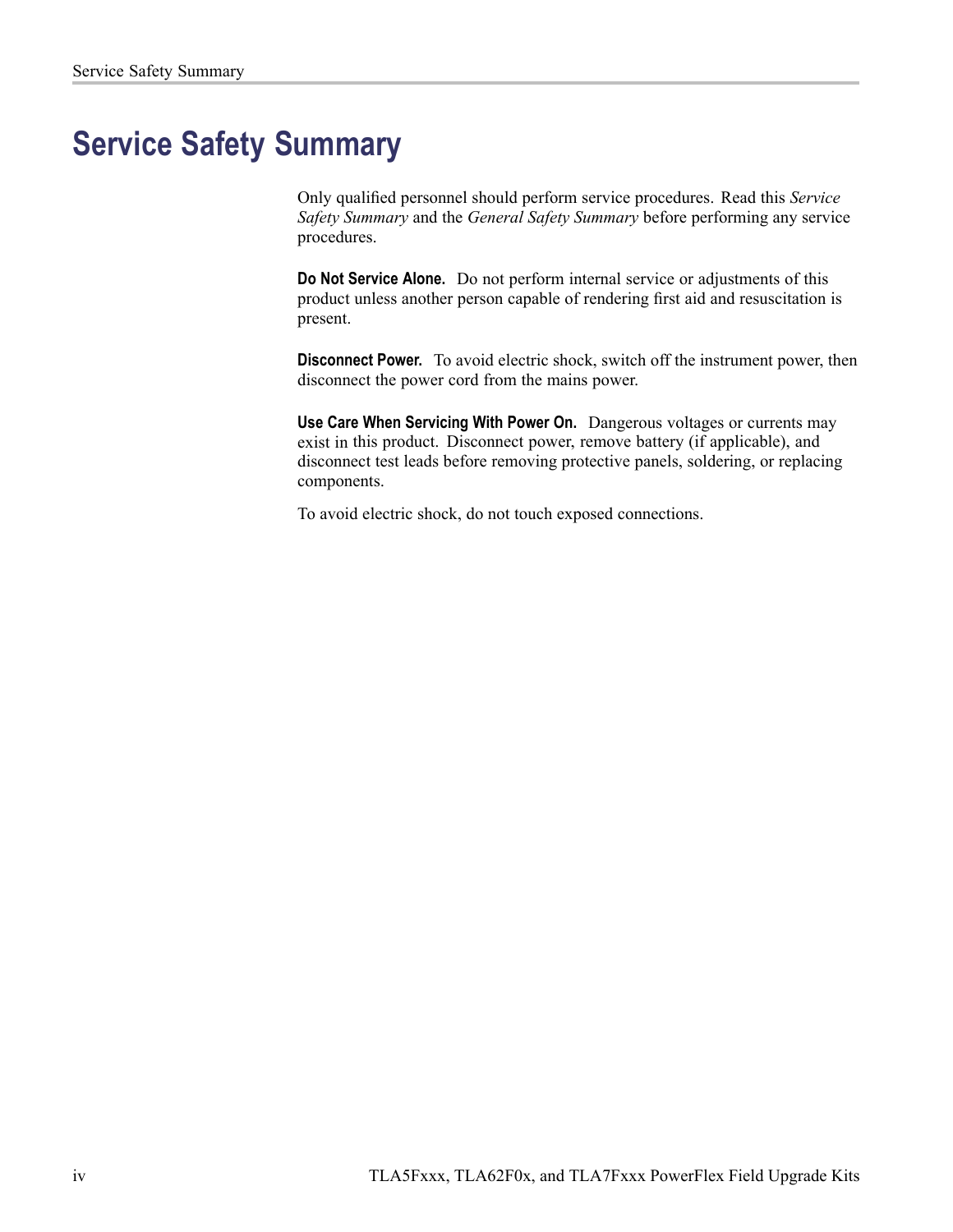# <span id="page-6-0"></span>**PowerFlex Upgrade Instructions**

These instructions describe how to upgrade your Tektronix logic analyzer or pattern generator module with the upgrade kit that you purchased from Tektronix. The instructions also provide steps to attach the labels to your Tektronix instrument to indicate that your upgrade kit was installed.

### **Instruments**

| TLA700 & TLA7000 Logic Analyzer Modules  | All models supported |
|------------------------------------------|----------------------|
| TLA5000 Logic Analyzers                  | All models supported |
| TLA6000 Logic Analyzers                  | All models supported |
| <b>TLA7PG2 Pattern Generator Modules</b> | All models supported |

### **Minimum Tool and Equipment List**

No special tools are required to install the upgrades. However, your logic analyzer mainframe should contain the TLA application software V3.2 or higher.

## **Kit Contents**

Your PowerFlex upgrade kit contains the following:

- $\mathcal{L}_{\mathcal{A}}$ Tektronix Upgrade Key Certificate
- L. Lexan configuration labels (not required for all TLA products)
- $\overline{\phantom{a}}$ Upgrade kit label
- $\overline{\phantom{a}}$ Envelope for labels and certificate
- These instructions П

*NOTE. The upgrade kit will work on one instrument only! Each upgrade kit is made for a specific logic analyzer module, pattern generator module, TLA5000 or TLA6000 series logic analyzer. Make sure that you have the correct upgrade kit for your instrument.*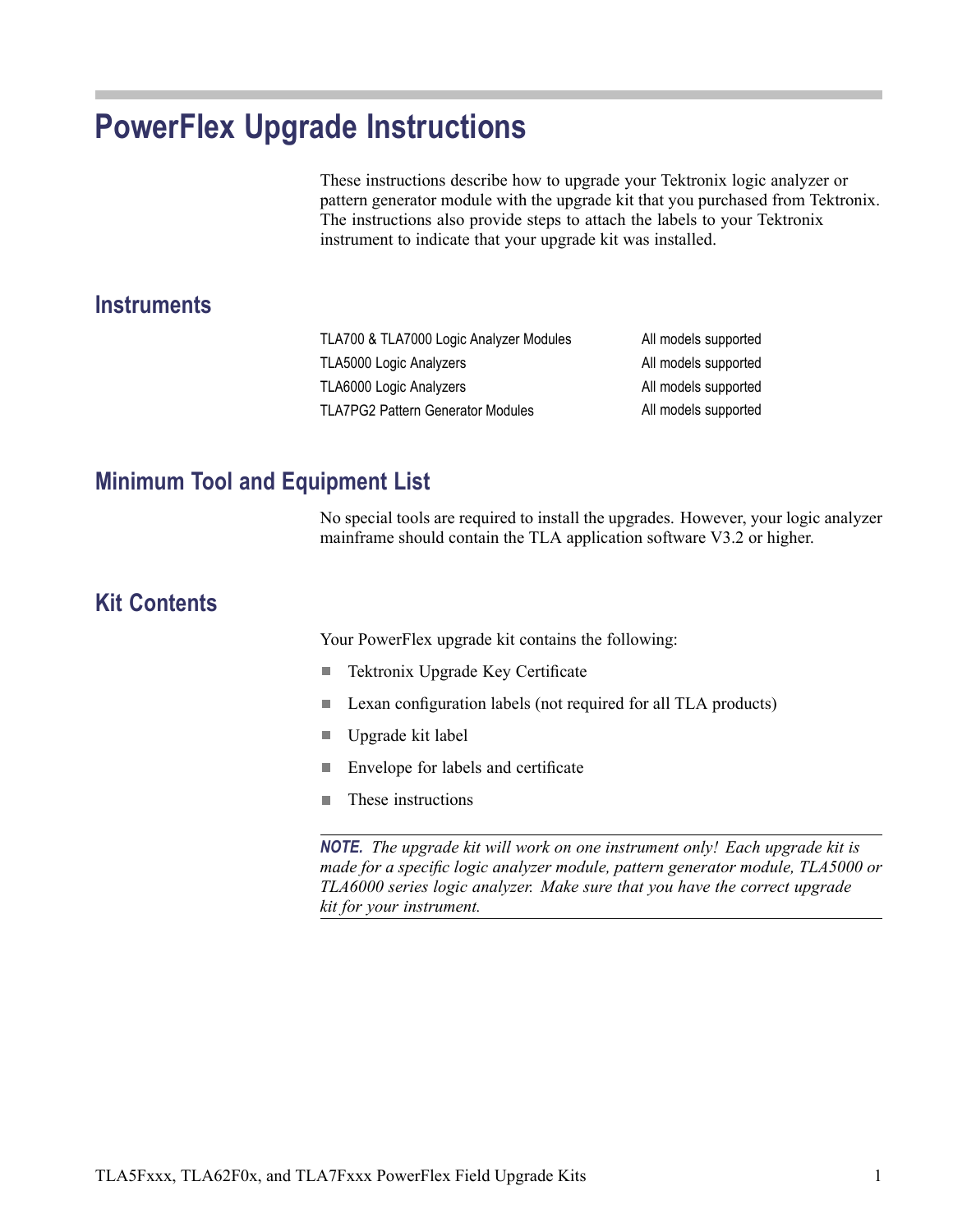### <span id="page-7-0"></span>**Install the Upgrade on Your Instrument**

Complete the following steps to install the upgrade on your instrument. These instructions assume that your instrument is installed in the same mainframe where the PowerFlex Utility is installed.

- **1.** If you have not already done so, power on your logic analyzer.
- **2.** Exit the TLA and Pattern Generator (if running) applications.

*NOTE. You must exit the TLA and pattern generator applications before you start the PowerFlex Utility. You cannot run the PowerFlex Utility and the TLA or pattern generator application at the same time.*

- **3.** From the Start menu, select All Programs > Tektronix Logic Analyzer > TLA PowerFlex Utility.
- **4.** In the PowerFlex window select the instrument using the Frame and Slot Number drop-down lists. Verify that the current configuration for your instrument is correct. (See Figure 1.)

| <b>WE TLA PowerFlex Utility</b> |                   |
|---------------------------------|-------------------|
| File<br>Help                    |                   |
| Frame:<br>Mainframe             | Slot Number:<br>1 |
| Current Configuration           |                   |
| Product Type:                   | TLA7BB4           |
| Serial Number:                  | P020010           |
| Unique ID:                      | 10:A1:34:40:4E:2A |
| Memory Depth:                   | 2M                |
| State Speed:                    | $1.4$ GHz         |
| Timing Speed:                   | 50 GHz / 800 MHz  |
| Channels:                       | 136               |
| View Possible Upgrades          | Install Upgrade   |
| For Help, press F1              | <b>Tektronix</b>  |

**Figure 1: PowerFlex Utility**

**5.** Click the Install Upgrade button in the PowerFlex window. The Install Upgrade dialog box appears. [\(See Figure 2.\)](#page-8-0)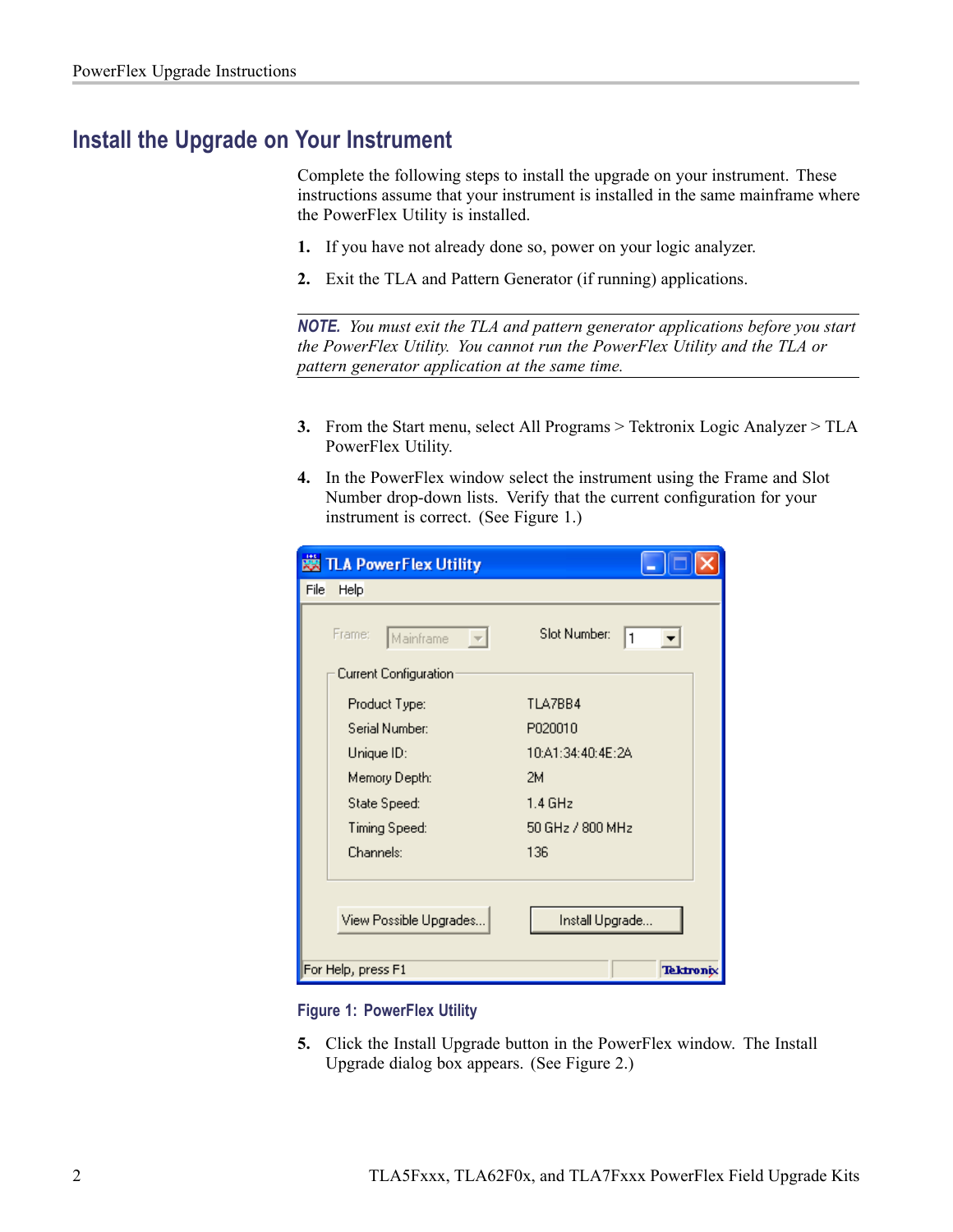<span id="page-8-0"></span>

| <b>Install Upgrade</b>                                                                                   |  |  |
|----------------------------------------------------------------------------------------------------------|--|--|
| Upgrade Key:                                                                                             |  |  |
|                                                                                                          |  |  |
| To install an upgrade, enter the upgrade key that came<br>with your PowerFlex kit; hyphens are optional. |  |  |
| Cancel<br>Install<br>Help                                                                                |  |  |
|                                                                                                          |  |  |

**Figure 2: Install Upgrade dialog box**

- **6.** Enter the upgrade key recorded on the Tektronix Upgrade Key Certificate; hyphens are optional.
- **7.** Click the Install button. The PowerFlex utility will install the upgrade and display a message indicating that the upgrade was successful.
- **8.** Click OK to dismiss the message. The updated configuration information will appear in the PowerFlex window.
- **9.** Exit the PowerFlex Utility.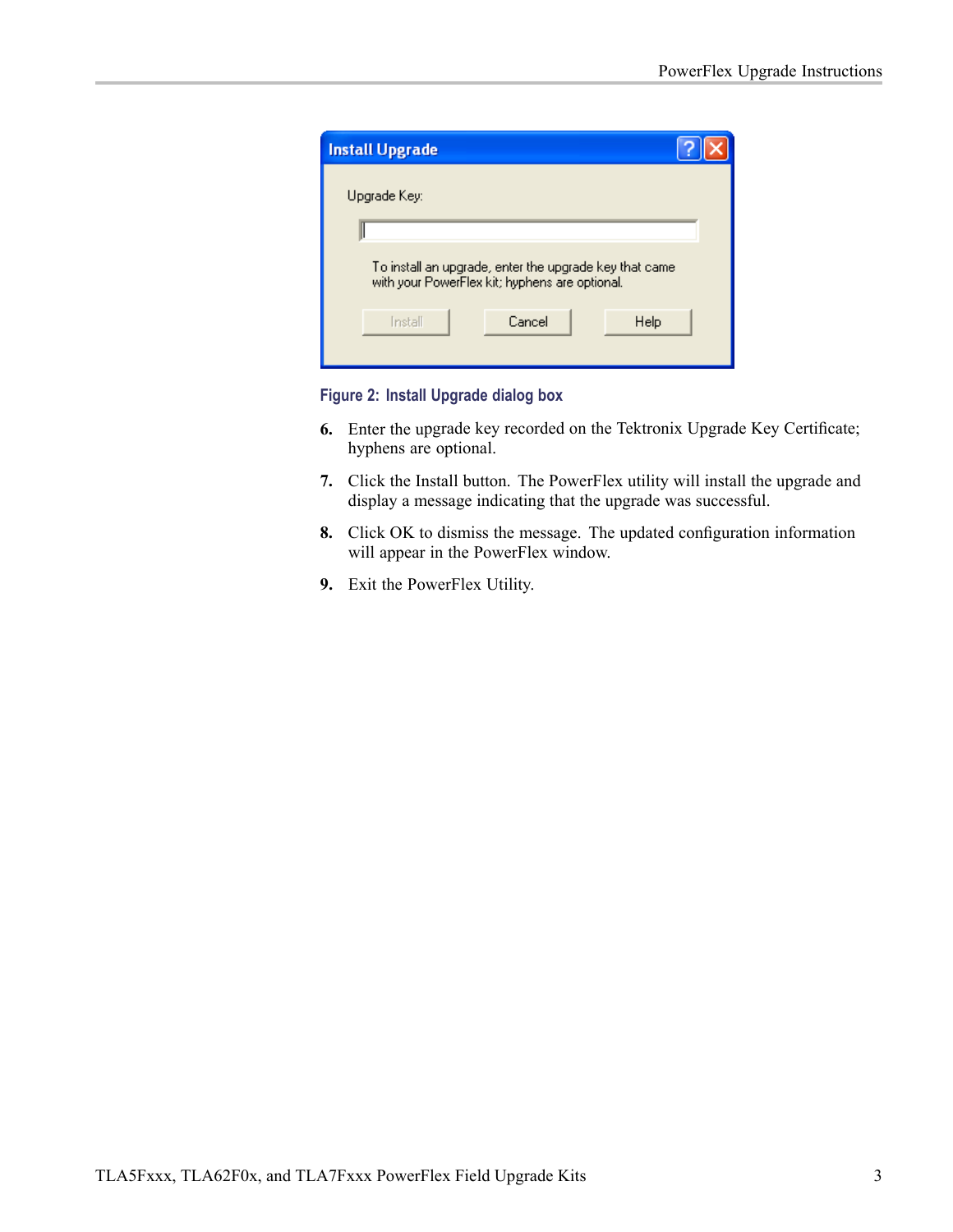### <span id="page-9-0"></span>**Attaching Labels on the TLA5000 or TLA6000 Logic Analyzer**

After you install the upgrade kit on your instrument, install the upgrade label to indicate that the upgrade kit is installed:

- On TLA5000 series logic analyzers, install the label on the rear of the  $\overline{\phantom{a}}$ instrument.
- On the TLA6000 series logic analyzers, install the label on the bottom of the **I** instrument.
- **1.** Locate the big label on the rear or bottom of the instrument; it should look similar to the label in the following illustration.



**Figure 3: TLA5000 series logic analyzer label**

**2.** Locate the PowerFlex option label from the label sheet that you received with this kit. Peel the label from the sheet and affix it to the Kit label location. (See Figure 3.)

### **Attaching Labels on the Logic Analyzer and Pattern Generator Modules**

After you install the upgrade kit on your TLA700 series logic analyzer module or pattern generator module, you must attach labels on the instrument indicating that the upgrade kit is installed. There are two types of labels that you must attach on your instrument.

*NOTE. For TLA7NAx and TLA7Bxx modules you only need to install the PowerFlex kit label. There is no Lexan label for the current configuration on TLA7NAx and TLA7Bxx modules.*

- Lexan label. This label is located on the front of the module and lists the  $\Box$ current configuration. (See Figure 5 on page [6.\)](#page-11-0)
- **The State** PowerFlex kit label. This label is located on the side of the module; it lists the current PowerFlex option and the upgrade key. (See Figure 4 on page [5.\)](#page-10-0)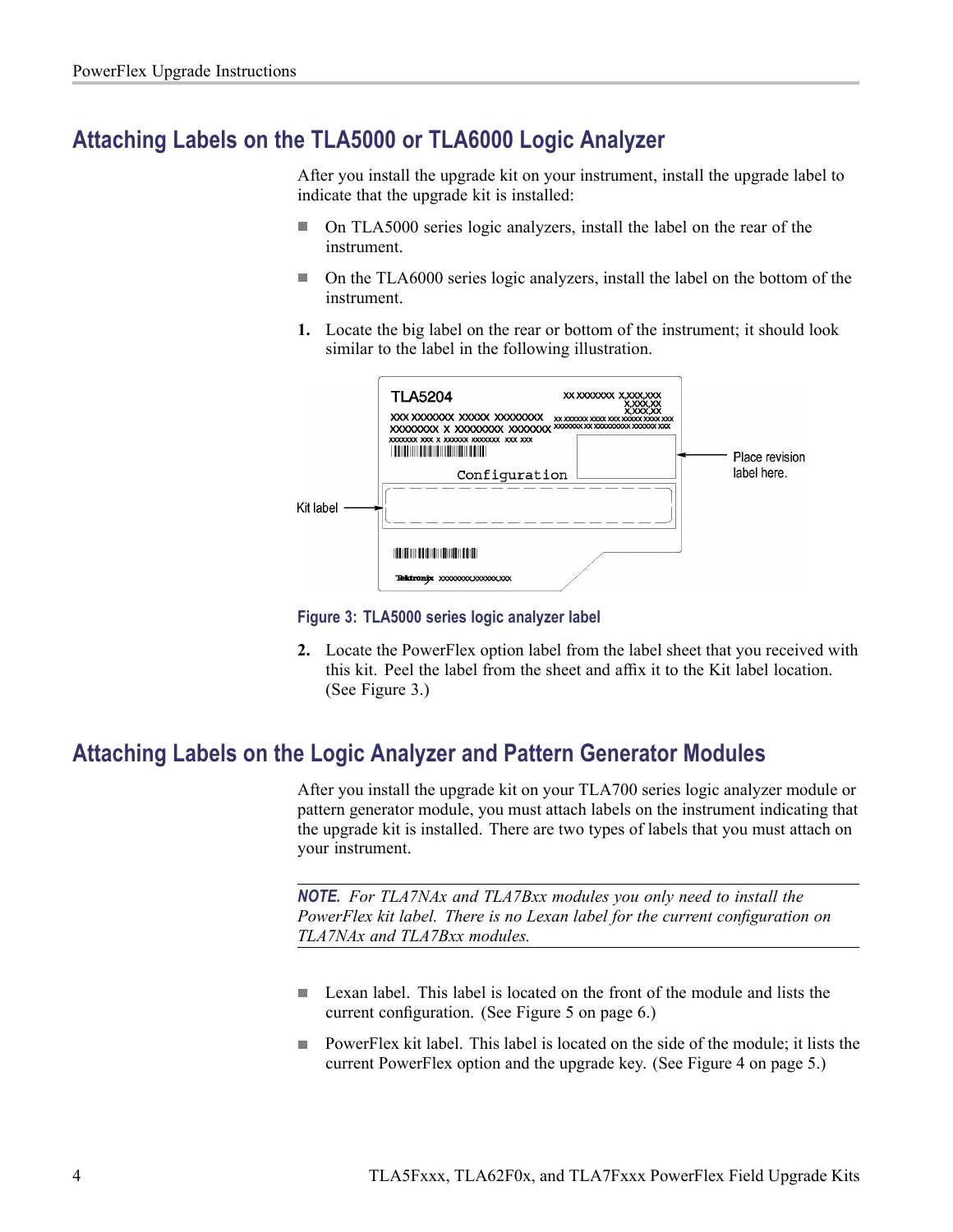<span id="page-10-0"></span>**Service and Upgrade Notes** To prevent personal injury or damage to the instrument, adhere to the following requirements before servicing the TLA700 series instruments:

- $\Box$ Read the General Safety Summary and the Service Safety Summary found at the beginning of this document.
- Only qualified service personnel should perform the procedures in the remaining sections of this document.
- Observe all warnings, notes, and cautions in the following sections.  $\mathcal{L}_{\mathcal{A}}$

**Logic Analyzer Modules** Use the following instructions to install the labels on the TLA700 series logic analyzer modules:



*CAUTION. Do not remove the logic analyzer module while the mainframe is powered on. Always power off the mainframe and disconnect the power cord before removing any installed modules. Failure to do so can damage the module or the mainframe.*

- **1.** Power off the mainframe and disconnect the power cord.
- **2.** Loosen the four retaining screws on the corners of the front panel that secure the module to the mainframe.
- **3.** Remove the module from the mainframe.
- **4.** Locate the big label on the side of the logic analyzer module. (See Figure 4.)

| Place revision<br>label here. | <b>Tektronix</b><br>XXX-XXXX-XX<br>XXXXXXXXXXXXXXXXX<br>XXXXX XXXXXXXXXXXXX | XXXX XXXXXXXXXXXX<br><b>XXXXXXXX</b><br><b>Tektronix</b><br>XX XXXXXXXXXXX<br><b>X,XXX,XXX</b> |
|-------------------------------|-----------------------------------------------------------------------------|------------------------------------------------------------------------------------------------|
| Kit label                     |                                                                             |                                                                                                |

### **Figure 4: TLA700 series logic analyzer module label**

- **5.** Note the location of the long label. (See Figure 4.) Depending on your instrument, this could be a label inside a rectangle or a string of text.
- **6.** Locate the PowerFlex option label from the label sheet that you received with this kit. Peel the label from the sheet and affix it to the location indicated.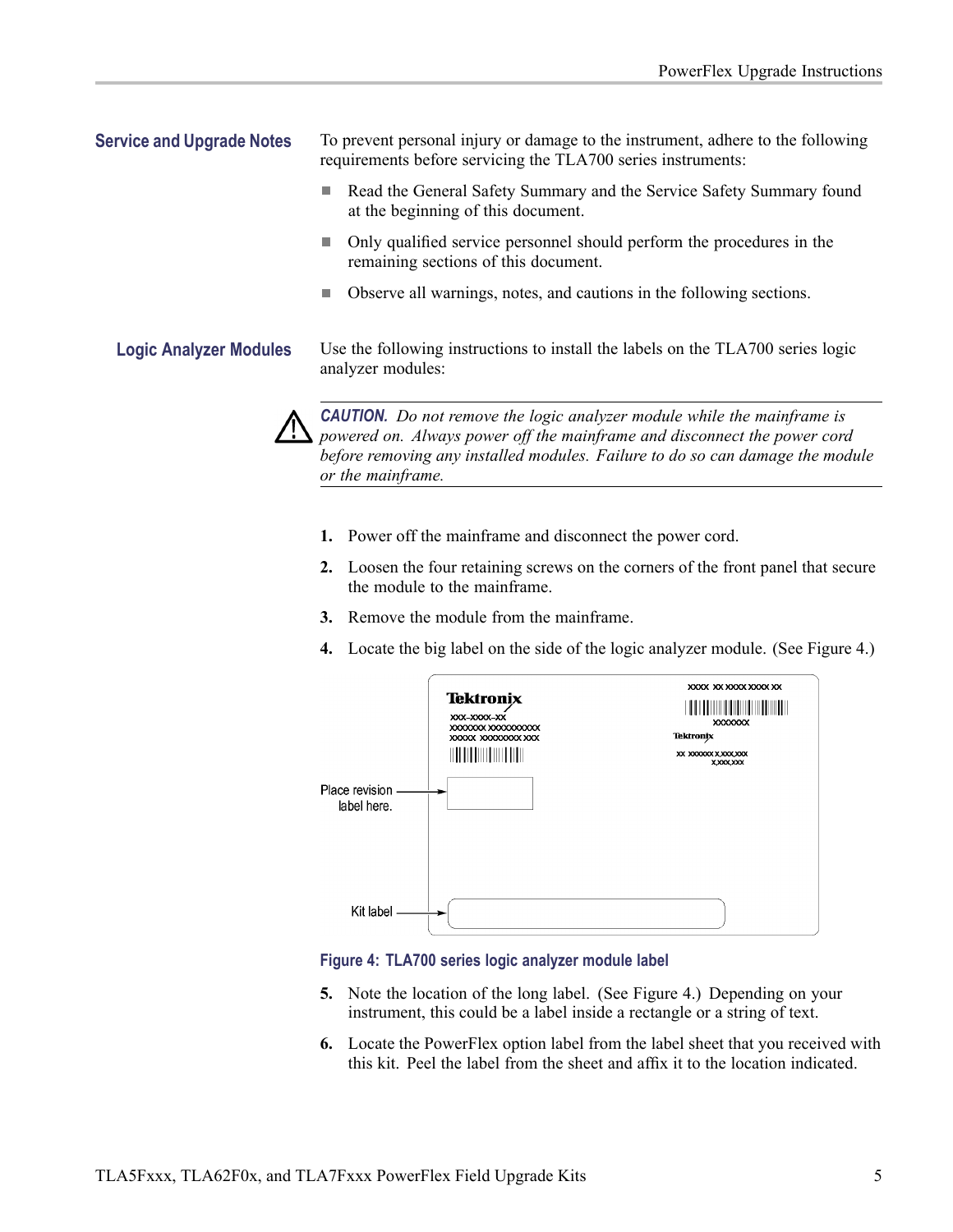[\(See Figure 4.\)](#page-10-0) For TLA7NAx or TLA7Bxx modules, skip to Step [11](#page-12-0) after you have completed Ste[p 6](#page-10-0).

<span id="page-11-0"></span>**7.** Locate the small lexan configuration label on the front panel of the module. The following figure shows a TLA7Axx series logic analyzer module. The configuration label location is similar for other logic analyzer modules.





*NOTE. Remove the old configuration label before attaching the new label.*

- **8.** Carefully remove the old configuration label.
- **9.** Locate the new configuration label from the sheet of labels that you received with this kit. If necessary, refer to the big label to determine the correct label.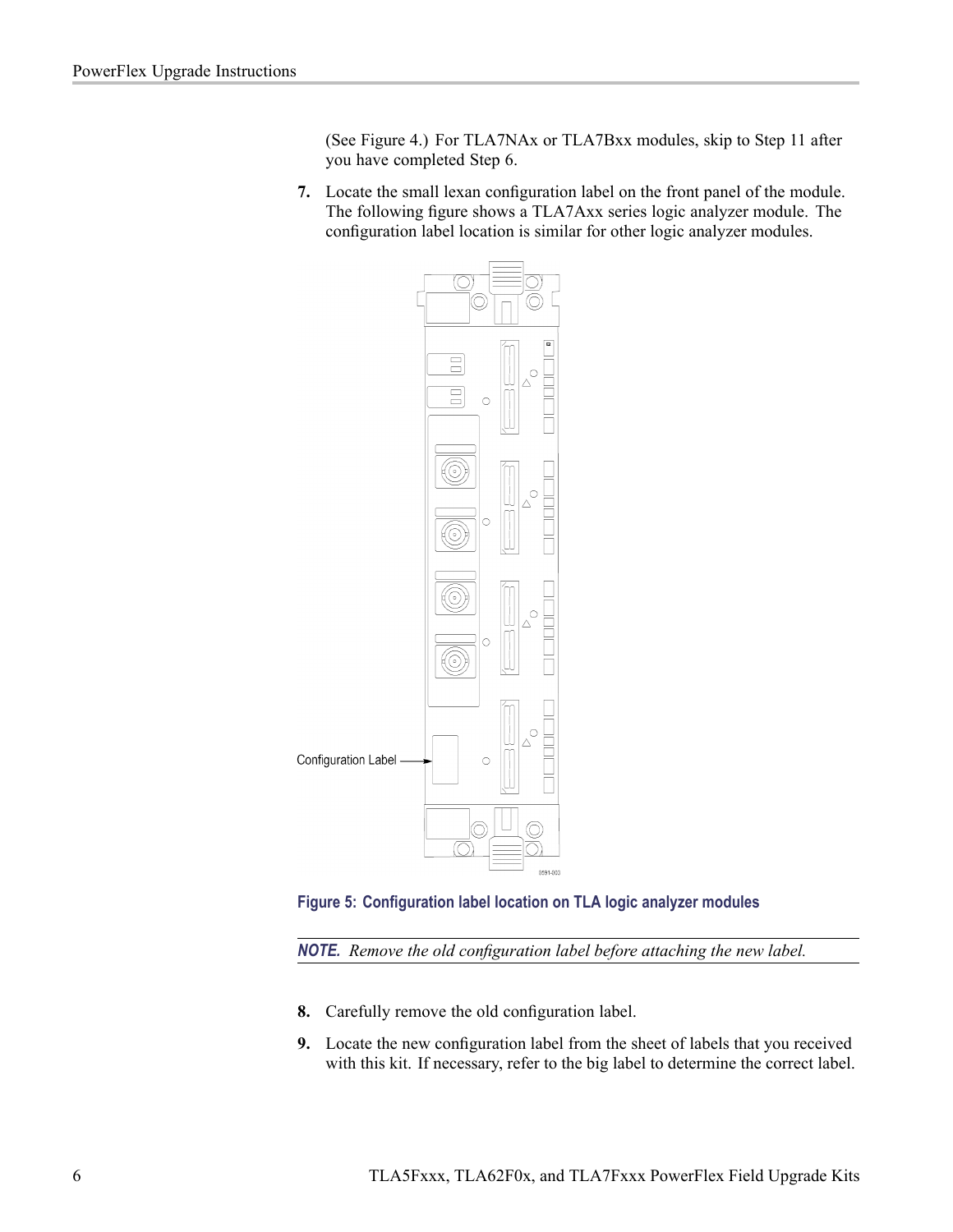- <span id="page-12-0"></span>**10.** Affix the new configuration label in the location from where you just removed the older label.
- **11.** Reinstall the module in the mainframe.
- **12.** Use a screwdriver to tighten the four retaining screws to 2.5 in-lbs after seating the module in place.
- **13.** Reconnect the power cord to the mainframe.

### **TLA7PG2 Pattern Generator Modules**

Use the following instructions to install the labels on the TLA7PG2 Pattern Generator modules:



*CAUTION. Do not remove the pattern generator module while the mainframe is powered on. Failure to do so can damage the module or the mainframe. Always power off the mainframe and disconnect the power cord before removing any installed modules.*

- **1.** Power off the mainframe and disconnect the power cord.
- **2.** Loosen the four retaining screws on the corners of the front panel that secure the module to the mainframe.
- **3.** Remove the module from the mainframe.
- **4.** Locate the label on the side of the instrument; it looks similar to the label shown. (See Figure 6 on page [8.\)](#page-13-0)
- **5.** Note the location of the option information on the center of the label.
- **6.** Locate the PowerFlex option label from the label sheet that you received with this kit. Peel the label from the sheet and affix it to the Kit label location on the big label. [\(See Figure 6.\)](#page-13-0)
- **7.** Locate the new configuration label that you received with this kit.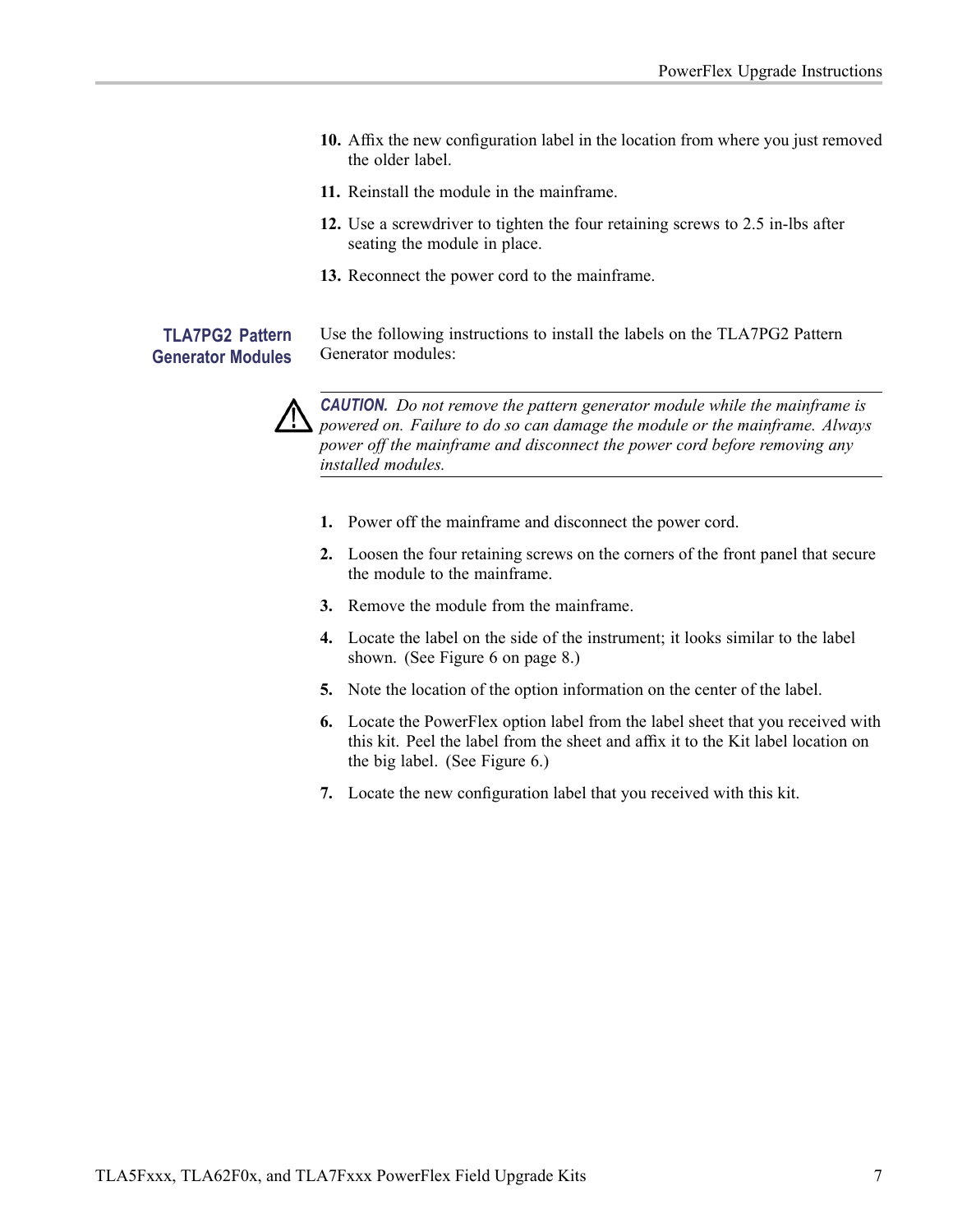<span id="page-13-0"></span>

**Figure 6: TLA7PG2 Pattern Generator module label**

**8.** Affix the new configuration label over the old label near the bottom of the front panel. (See Figure 7.)





- **9.** Reinstall the module in the mainframe.
- **10.** Use a screwdriver to tighten the four retaining screws to 2.5 in-lbs after seating the module in place.
- **11.** Reconnect the power cord to the mainframe.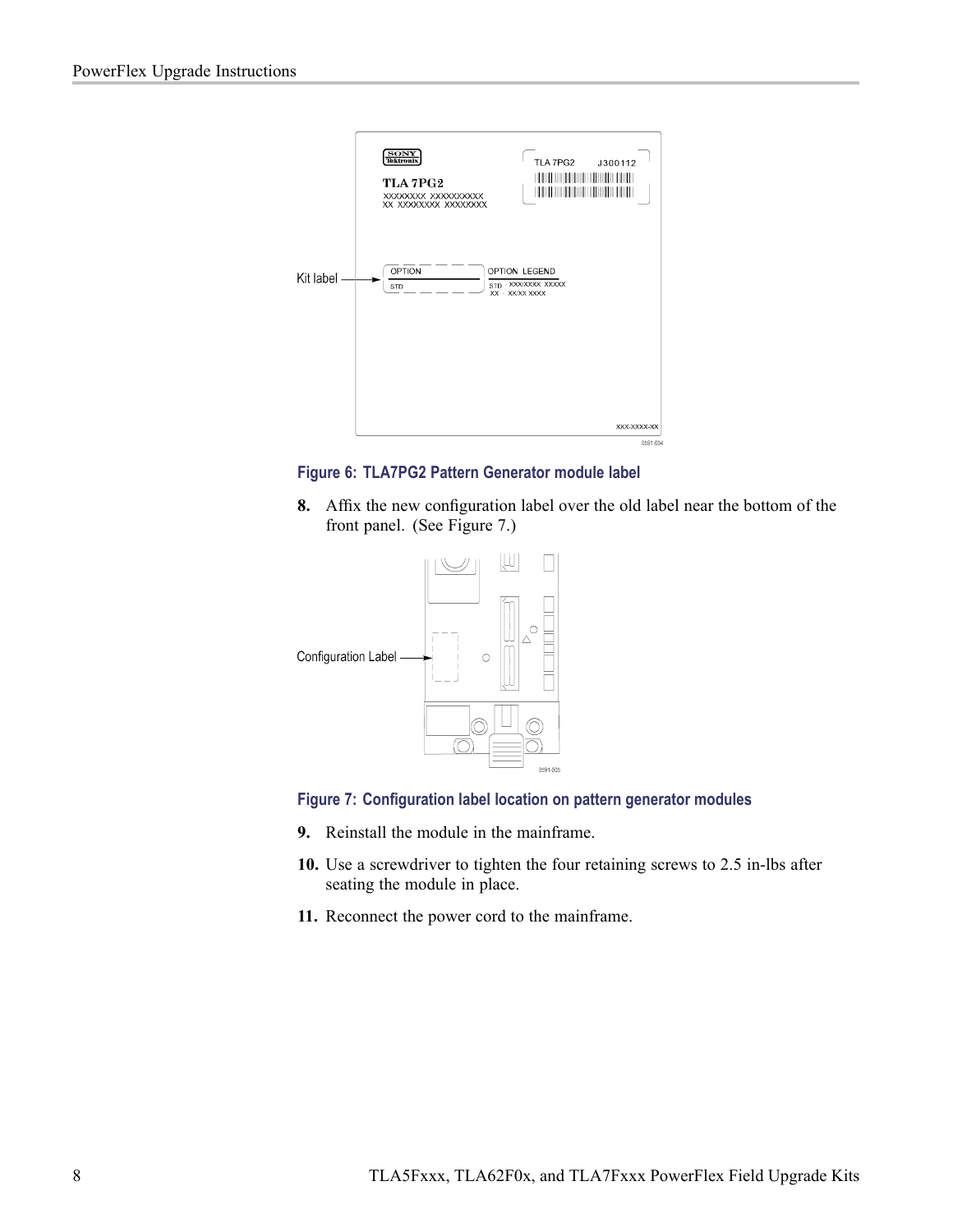## <span id="page-14-0"></span>**Troubleshooting**

Refer to this section if you have problems installing the upgrade. Below is a list of possible problems or error messages that you may encounter and the recommended solutions.

If these suggestions do not address your problem, contact Tektronix for help. Refer to Contacting Tektronix information listed at the beginning of this manual.

| Problem or error message                                                                                                     | <b>Possible solution</b>                                                                                                                                                     |
|------------------------------------------------------------------------------------------------------------------------------|------------------------------------------------------------------------------------------------------------------------------------------------------------------------------|
| PowerFlex Utility will not<br>start.                                                                                         | The TLA or pattern generator applications are running on<br>the mainframe. Exit these applications before trying to run<br>the PowerFlex Utility.                            |
| Error: Invalid Upgrade Key.<br>Upgrade failed. Possible<br>typing error.                                                     | Try reentering the upgrade key. Make sure that you have<br>the correct upgrade key for the module or instrument.                                                             |
| Error: Invalid Upgrade<br>Key. Upgrade Failed. The<br>Upgrade Key is made for the<br>module with the following<br>unique ID. | You entered an upgrade key for a different module. Make<br>sure that you have the correct module selected in the<br>PowerFlex Utility.                                       |
| Error: The current module<br>configuration is incompatible<br>with the upgrade.                                              | The upgrade key is correct, but you cannot upgrade the<br>instrument from the current configuration. Verify that you<br>ordered the correct upgrade kit for your instrument. |
| Error: The upgrade is already<br>installed.                                                                                  | You attempted to install the upgrade twice. You can only<br>install the upgrade once.                                                                                        |
| TLA or pattern generator<br>application does not start<br>after installing the upgrade.                                      | The PowerFlex Utility is still running. Exit the PowerFlex<br>utility before starting the TLA or pattern generator<br>application.                                           |

### **Table 1: PowerFlex utility problems and solutions**